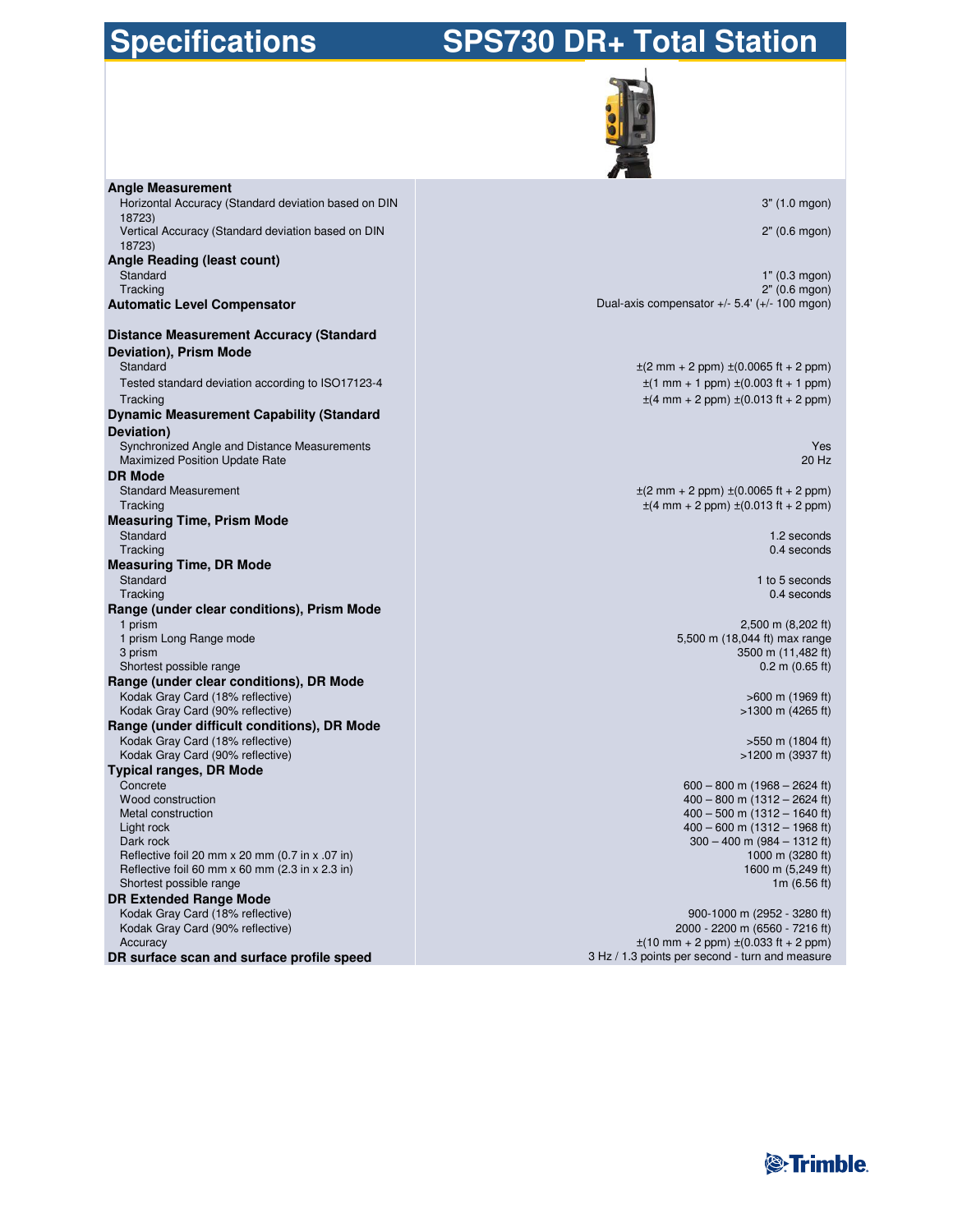### **Specifications**

## **SPS730 DR+ Total Station**

**Light Source**

| Laser pointer coaxial (standard)                                 |                                                            |
|------------------------------------------------------------------|------------------------------------------------------------|
| <b>Beam Divergence in Prism Mode</b>                             |                                                            |
| Horizontal                                                       | $4 \text{ cm}$                                             |
| Vertical                                                         | 8 cm/                                                      |
| Beam Divergence in DR Mode                                       |                                                            |
| Horizontal                                                       |                                                            |
| Vertical                                                         |                                                            |
| <b>Atmospheric Correction</b>                                    | $-130$ ppm to                                              |
| Leveling                                                         |                                                            |
| Circular level in Tribrach<br>Electronic 2-axis level in the LCD |                                                            |
| Servo system                                                     | MagDrive servo technology, integrated servo/angle sensor e |
|                                                                  |                                                            |
| <b>Rotation speed</b>                                            | 115 degre                                                  |
| Positioning speed 360/180 degrees (400/200 gon)                  |                                                            |
| Positioning speed - Change Face I to Face II                     |                                                            |
| Clamps and slow motions                                          | Servo-driven, en                                           |
| Centering                                                        |                                                            |
| Centering system<br>Optical plummet                              | Alio                                                       |
| Magnifcation/shortest focusing distance                          | $2.3 \times 0.5$ m – in                                    |
| <b>Telescope</b>                                                 |                                                            |
| Magnification                                                    |                                                            |
| Aperture                                                         |                                                            |
| Field of view at 100 m $(328 ft)$                                | 2.6 m at 1                                                 |
| Shortest focusing distance                                       |                                                            |
| Illuminated crosshair                                            |                                                            |
| Built-in tracklight                                              | $-20$ °C to +50                                            |
| Operating temperature<br>Dust and water proofing                 |                                                            |
| Focus type                                                       | Servo assisted on side                                     |
| <b>Power Supply</b>                                              |                                                            |
| Internal battery                                                 | Rechargeable Li-Ion b                                      |
| <b>Operating Time</b>                                            |                                                            |
| One internal battery                                             | А                                                          |
| Three internal batteries in multi-battery adaptor                | Ap                                                         |
| Robotic holder with one internal battery                         | Ap                                                         |
| Weight                                                           |                                                            |
| Instrument (Servo/Autolock)                                      |                                                            |
| Instrument (Robotic)<br><b>Trimble CU Controller</b>             |                                                            |
| Tribrach                                                         |                                                            |
| Internal batery                                                  |                                                            |
| <b>Trunnion axis Height</b>                                      |                                                            |
| Handle                                                           | Detachable and eccentric for                               |
| Range                                                            |                                                            |
| Robotic                                                          | $500 - 70$                                                 |
| Autolock                                                         | $500 - 70$                                                 |
| Autolock to Trimble MT1000 Target                                |                                                            |
| Shortest search distance                                         |                                                            |
| Autolock pointing precision at 200 m (656 ft) (Standard          |                                                            |
| deviation)                                                       |                                                            |
| <b>Angle Reading</b><br>Standard                                 |                                                            |
| Tracking                                                         |                                                            |
| Averaged observations                                            |                                                            |
| Type of radio                                                    | 2.4 GHz frequency-hopping, spr                             |
| Search time                                                      |                                                            |
| Search area                                                      | 360 degrees (400 gon) or defined horizontal and ve         |
| Communication                                                    | US                                                         |

Laser class 2

4 cm/100 m (0.13 ft/328 ft) 100 m (0.26 ft/328 ft)

160 ppm continuous

Pulsed laser diode 905 nm, Laser class 1

8'/2 mm (8'/0.007 ft) 0.3" (0.1 mgon) lectromagnetic direct drive es/sec (128 gon/sec) 3.2 sec / 2.6 sec 2.6 sec dless fine adjustment

> Trimble 3-pin dade optical plummet  $2.6$  ft – infinity)

#### 30x

40 mm (1.57 inches) 00 m (8.5 ft at 328 ft) 1.5 m (4.92 ft)–infinity Variable (10 steps) Standard  $^{\circ}$ C (-4  $^{\circ}$ F to +122  $^{\circ}$ F) IP55 cover and autofocus

battery 11.1 V, 4.4 Ah

 Approximately 6 hours proximately 18 hours proximately 12 hours

5.15 kg (11.35 lb) 5.25 kg (11.57 lb) 0.4 kg (0.88 lb) 0.7 kg (1.54 lb) 0.35 kg (0.77 lb) 196 mm (7.71 in) unrestricted sighting

> 500–700 m (1,640–2,297 ft) 00 m (1,640–2,297 ft) 800 m (2625 ft) 0.2 m (.65 ft) <2 mm (0.007 ft)

1" (0.3 mgon) 2" (0.6 mgon) 0.1" (0.03 mgon) ead-spectrum radios  $2 - 10 s$ ertical search window USB, Serial, Bluetooth®